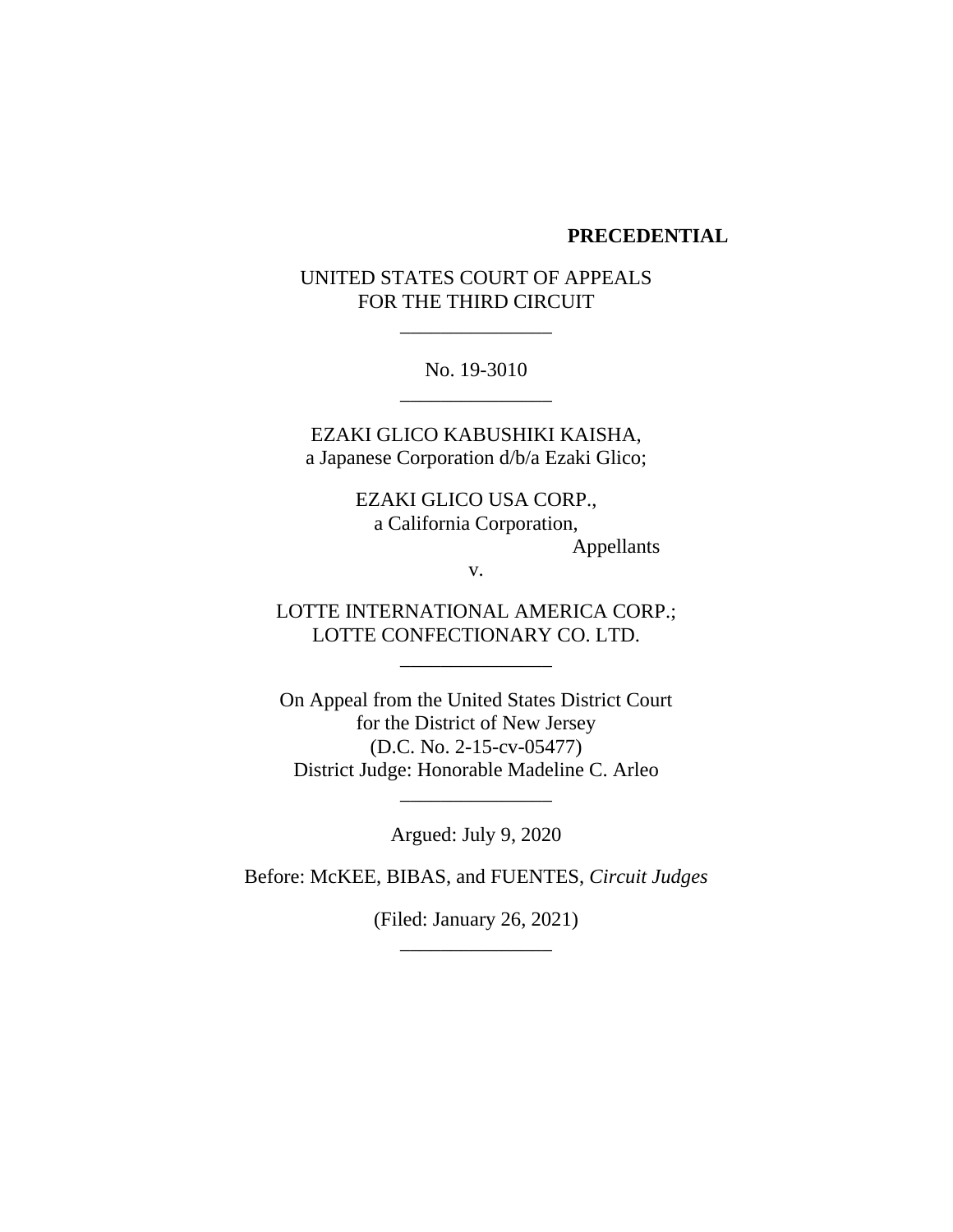Jessica L. Ellsworth [ARGUED] Anna K. Shaw Neal K. Katyal Benjamin A. Field Hogan Lovells US 555 Thirteenth Street, N.W. Columbia Square Washington, DC 20004

Steven M. Levitan Hogan Lovells US 4085 Campbell Avenue Menlo Park, CA 94025

Aaron S. Oakley Hogan Lovells US 1601 Wewatta Street Denver, CO 80202

Katherine B. Wellington Hogan Lovells US 125 High Street, Suite 2010 Boston, MA 02110

Roy H. Wepner Lerner David Littenberg Krumholz & Mentlik 20 Commerce Drive Cranford, NJ 07016

*Counsel for Appellants*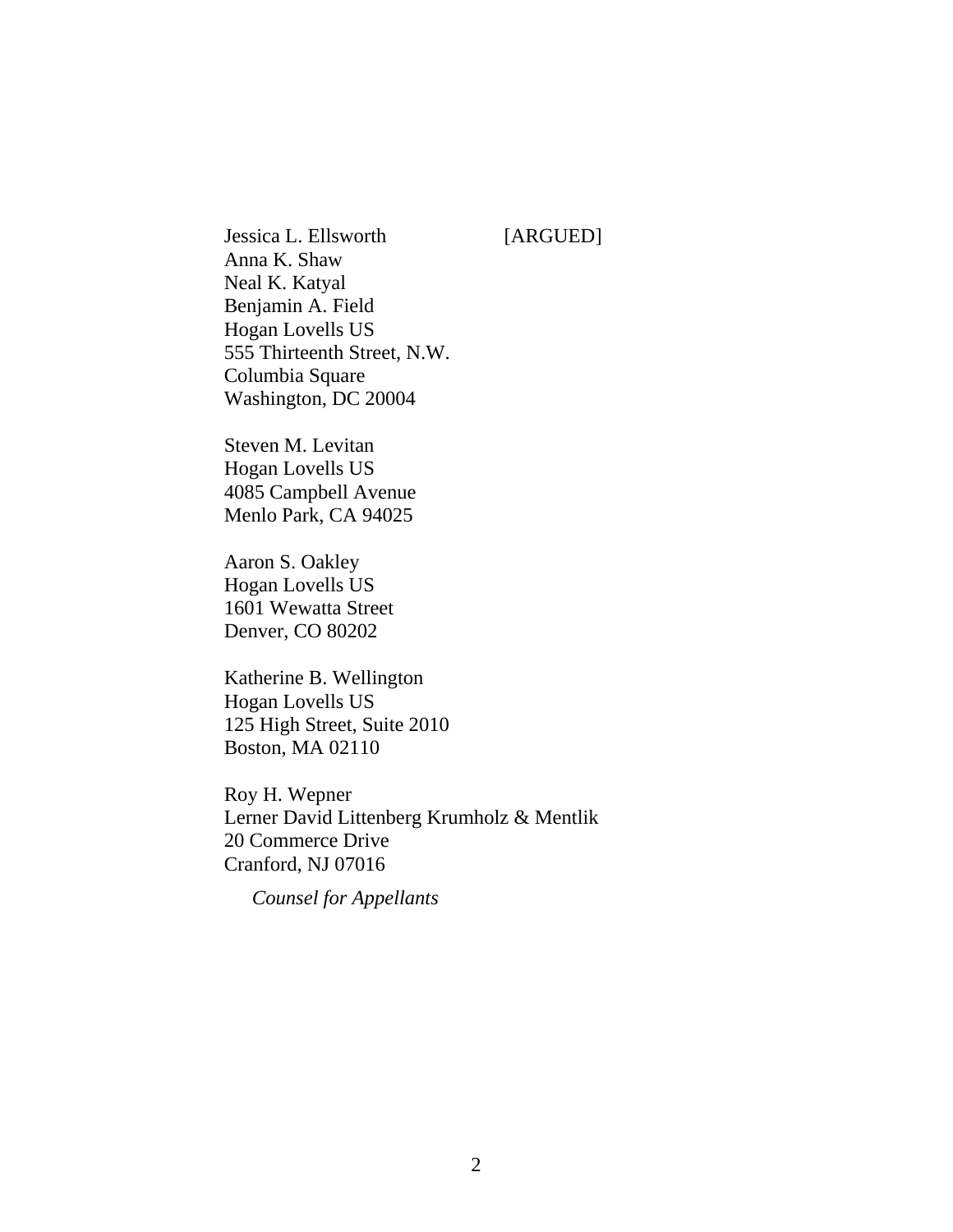John J. Dabney [ARGUED] Mary D. Hallerman Snell & Wilmer 2001 K Street, N.W. Suite 425 North Washington, DC 20006

*Counsel for Appellees*

David H. Bernstein Debevoise & Plimpton 919 Third Avenue New York, NY 10022

Bruce R. Ewing Dorsey & Whitney 51 West 52nd Street New York, NY 10019

Jonathan E. Moskin Foley & Lardner 90 Park Avenue New York, NY 10016

Claudia E. Ray Kirkland & Ellis 601 Lexington Avenue New York, NY 10022

> *Counsel for Amicus Curiae in support of Appellants International Trademark Association, on Petition for Rehearing*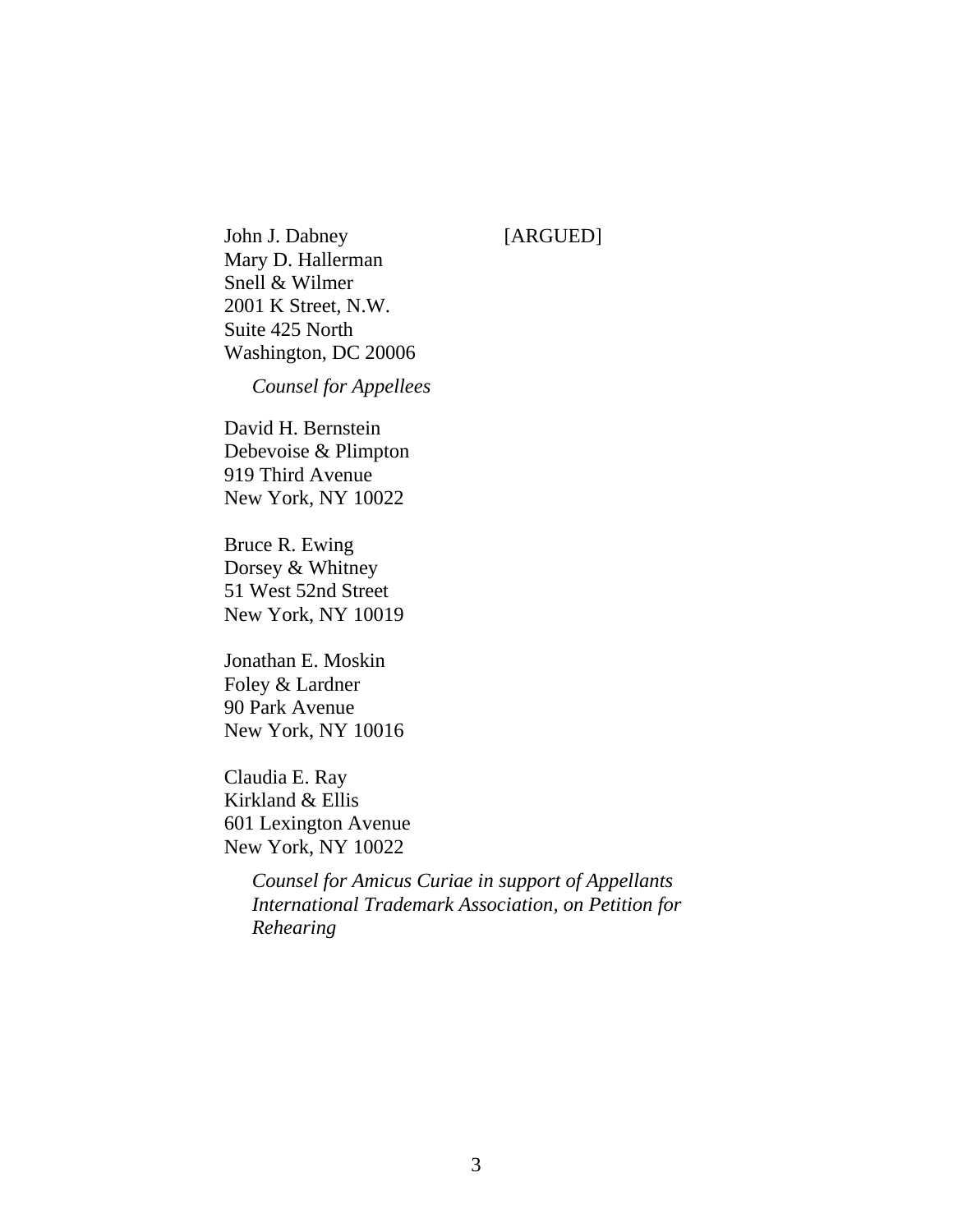Theodore H. Davis, Jr. Kilpatrick Townsend 1100 Peachtree Street, Suite 2800 Atlanta, GA 30309

Sara K. Stadler Kilpatrick Townsend 1114 Avenue of the Americas The Grace Building, 21st Floor New York, NY 10036

> *Counsel for Amicus Curiae in support of Appellants National Confectioners Association, on Petition for Rehearing*

Adam H. Charnes Kilpatrick Townsend 2001 Ross Avenue, Suite 4400 Dallas, TX 75201

Charles H. Hooker, III Kilpatrick Townsend 1100 Peachtree Street, Suite 2800 Atlanta, GA 30309

J. David Mayberry Rita M. Weeks Kilpatrick Townsend 1114 Avenue of the Americas The Grace Building, 21st Floor New York, NY 10036

> *Counsel for Amicus Curiae in support of Appellants Mondelez Global LLC, on Petition for Rehearing*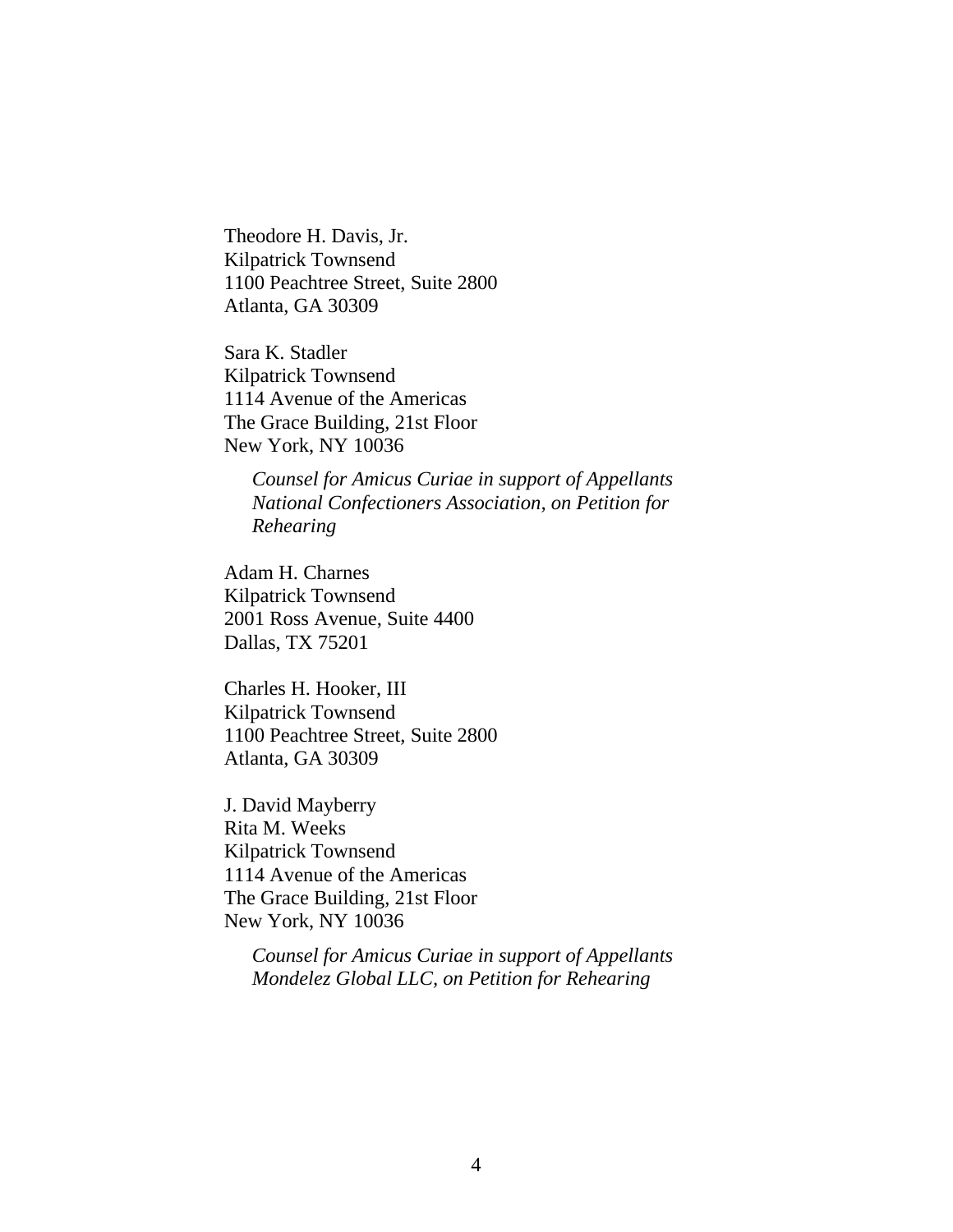# OPINION OF THE COURT \_\_\_\_\_\_\_\_\_\_\_\_\_\_\_

\_\_\_\_\_\_\_\_\_\_\_\_\_\_\_

BIBAS, *Circuit Judge*.

This is a tale of more than just desserts. Decades ago, Ezaki Glico invented Pocky, a chocolate-covered cookie stick. Pocky was very popular. And its success drew imitators, including Lotte's Pepero. Ezaki Glico now sues Lotte for trade-dress infringement.

The District Court granted Lotte summary judgment, finding that because Pocky's design is functional, Ezaki Glico has no trade-dress protection. We agree. Trade dress is limited to designs that identify a product's source. It does not safeguard designs that are functional—that is, useful. Patent law protects useful inventions, but trademark law does not. We will thus affirm.

#### **I. BACKGROUND**

#### **A. A cookie is born: Ezaki Glico's Pocky**

Ezaki Glico is a Japanese confectionery company. For more than half a century, it has made and sold Pocky: a product line of thin, stick-shaped cookies (what the British call biscuits). These cookies are partly coated with chocolate or a flavored cream; some have crushed almonds too. The end of each is left partly uncoated to serve as a handle. Ezaki Glico makes Pocky in both a standard and an "Ultra Slim" size. Appellant's Br. 9.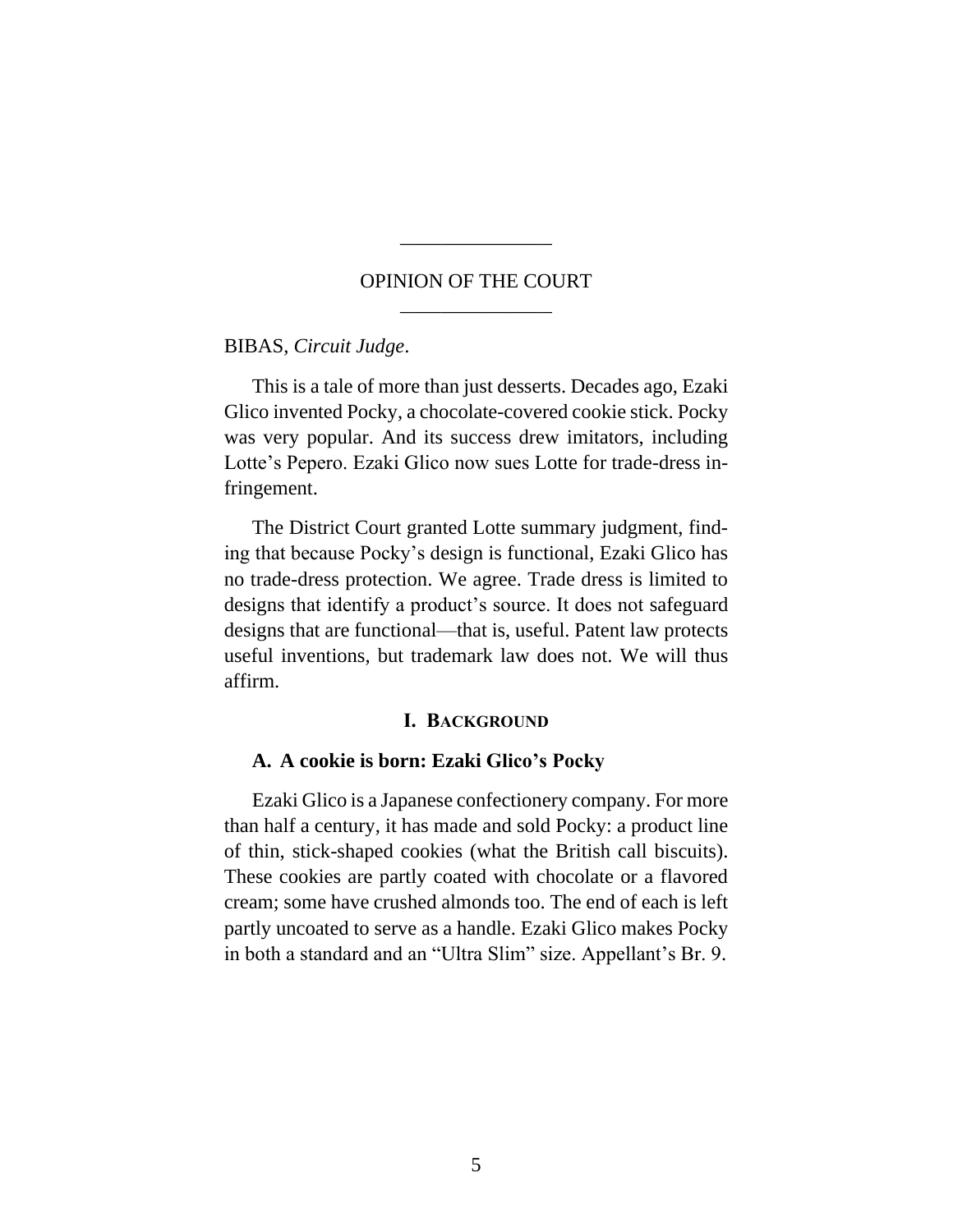In 1978, Ezaki Glico started selling Pocky in the United States through its wholly owned subsidiary here. Since then, it has tried to fend off competitors by registering U.S. trademarks and patents. It has two Pocky product configurations registered as trade dresses.

Ezaki Glico also has a utility patent for a "Stick Shaped Snack and Method for Producing the Same." App. 1013–16. The first thirteen claims in the patent describe methods for making a stick-shaped snack. The final claim covers "[a] stickshaped snack made by the method of claim 1." App. 1016. The width of that stick-shaped snack matches that of Pocky Ultra Slim.

#### **B. A new cookie comes to town: Lotte's Pepero**

Imitation is the sincerest form of flattery, and others have noted Pocky's appeal. Starting in 1983, another confectionery company called Lotte started making Pepero. These snacks are also stick-shaped cookies (biscuits) partly coated in chocolate or a flavored cream, and some have crushed almonds too. It looks remarkably like Pocky. Here are the two products side by side: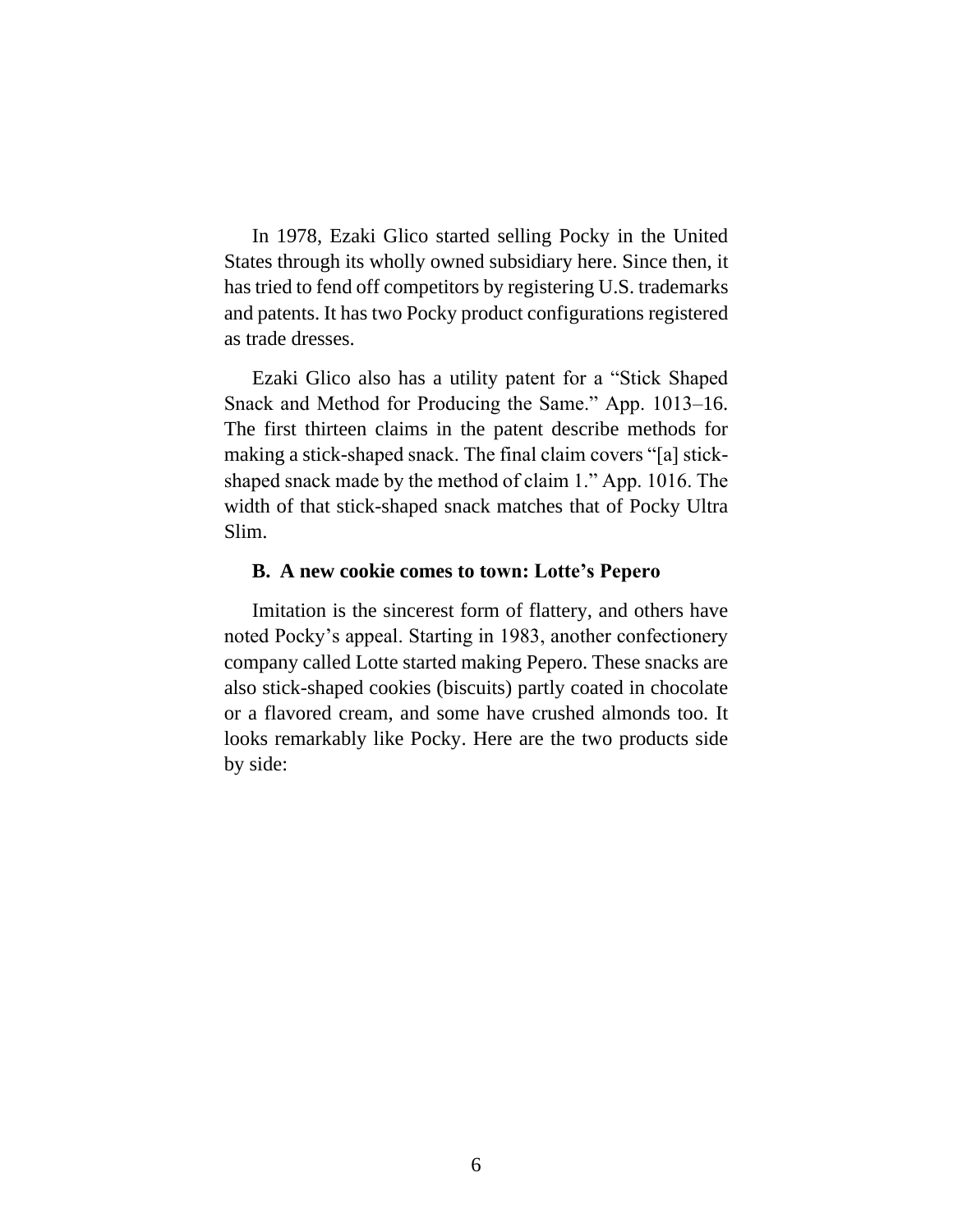

*See* App. 980–83, 1018–19, 1021–24. Lotte and its U.S. subsidiary have been selling Pepero in the United States for more than three decades.

# **C. Ezaki Glico's trade-dress suit**

From 1993 to 1995, Ezaki Glico sent letters to Lotte, notifying Lotte of its registered trade dress and asking it to cease and desist selling Pepero in the United States. Lotte assured Ezaki Glico that it would stop until they resolved their dispute. But Lotte resumed selling Pepero. For the next two decades, Ezaki Glico took no further action.

In 2015, Ezaki Glico sued Lotte in federal court for selling Pepero. Under federal law, Ezaki Glico alleged trademark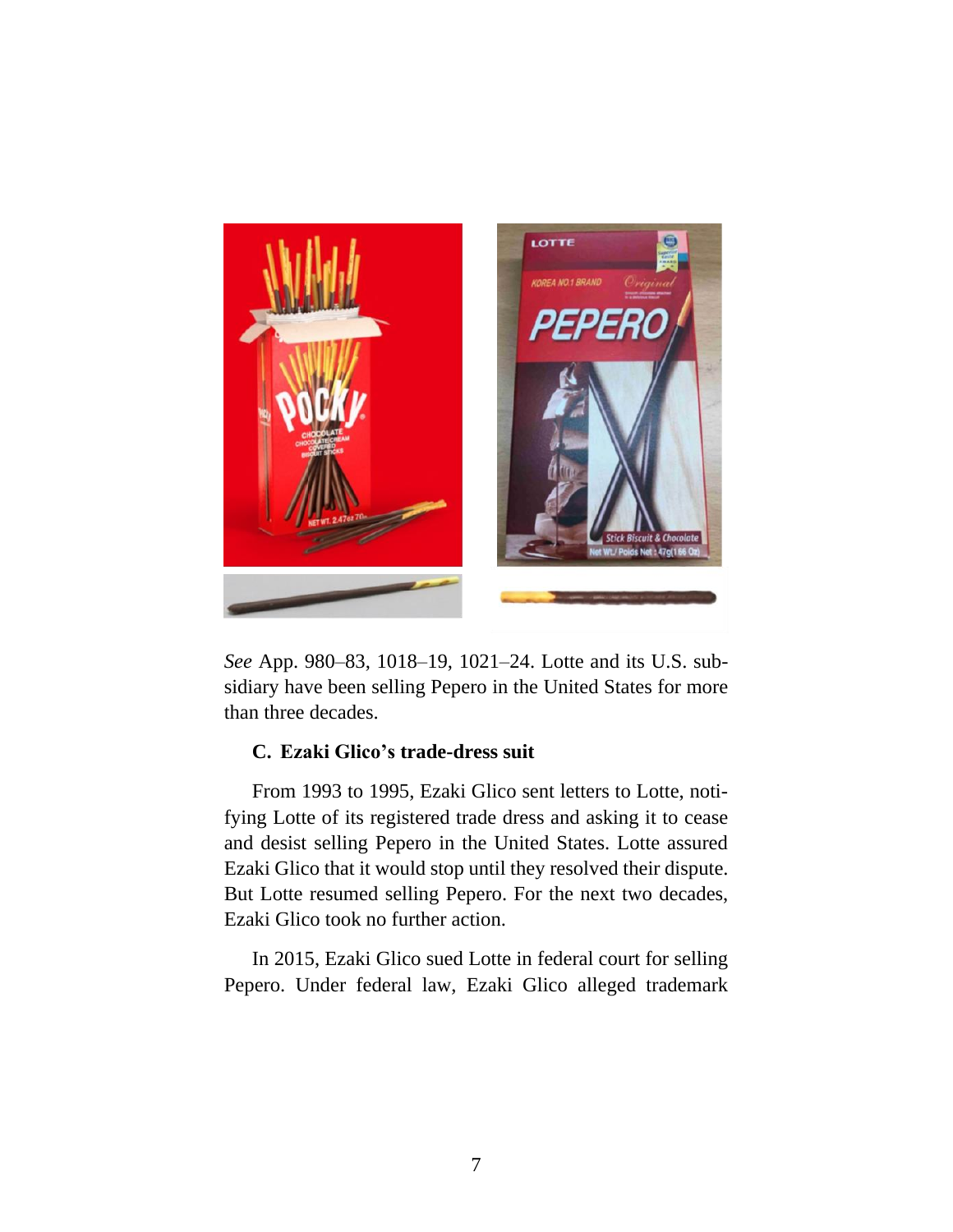infringement and unfair competition, in violation of the Lanham (Trademark) Act §§32 and 43(a), 15 U.S.C. §§1114, 1125(a)(1)(A). Under New Jersey law, it alleged trademark infringement and unfair competition, in violation of both the common law and the New Jersey Fair Trade Act, N.J.S.A. §56:4-1 and 2.

After discovery, the District Court granted summary judgment for Lotte, holding that because Pocky's product configuration is functional, it is not protected as trade dress. *Kaisha v. Lotte Int'l Am. Corp.*, No. 15-5477, 2019 WL 8405592, at \*3 (D.N.J. July 31, 2019).

Ezaki Glico now appeals. The District Court had jurisdiction under 15 U.S.C. §§1119 and 1121(a) and 28 U.S.C. §§1331, 1338, and 1367. We have jurisdiction under 28 U.S.C. §1291.

We review the District Court's grant of summary judgment de novo. *Cranbury Brick Yard, LLC v. United States*, 943 F.3d 701, 708 (3d Cir. 2019). We will affirm if no material fact is genuinely disputed and if, viewing the facts most favorably to Ezaki Glico, Lotte merits judgment as a matter of law. Fed. R. Civ. P. 56(a). Both of Ezaki Glico's Lanham Act claims depend on the validity of its trade dress. New Jersey's unfaircompetition and trademark laws are not significantly different from federal law, so our analysis of Ezaki Glico's Lanham Act claims applies equally to dispose of its state-law claims. *See Am. Greetings Corp. v. Dan-Dee Imports, Inc.*, 807 F.2d 1136, 1141 (3d Cir. 1986); 3 J. Thomas McCarthy, *McCarthy on Trademarks and Unfair Competition* §22:1.50 (5th ed. 2020). Following the parties' lead, we focus on federal trademark law.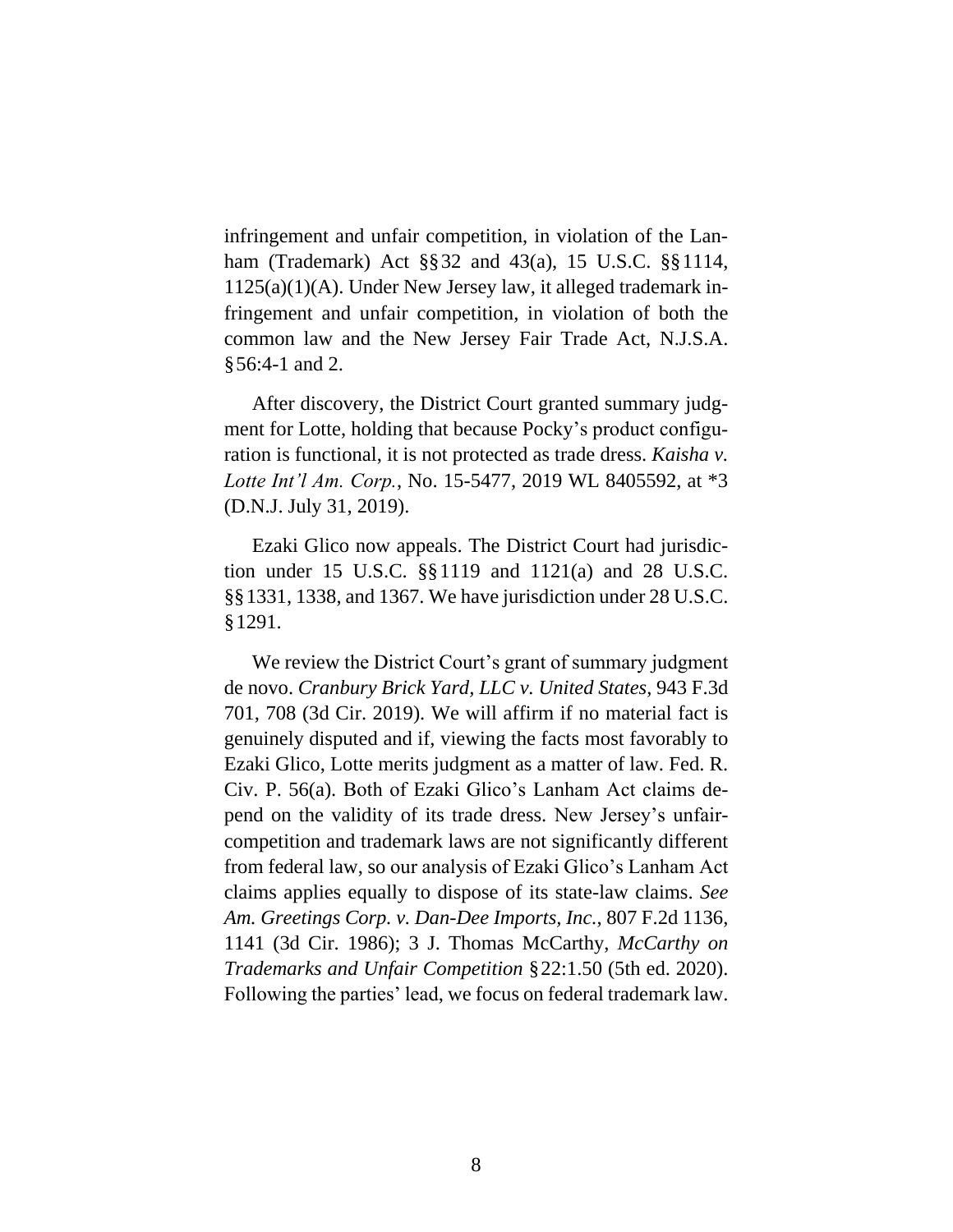## **II. TRADE-DRESS LAW DOES NOT PROTECT PRODUCT DESIGNS THAT ARE USEFUL**

Under the statute, the key issue is whether Pocky's trade dress is functional. Lotte says that it is; Ezaki Glico says no. Ezaki Glico equates "functional" with "essential." Appellants' Br. 18, 25 (emphases omitted). But that test is too narrow. It misreads the Lanham Act's text and its relationship with the Patent Act. Under both the statute and the case law, a feature's particular design is functional if it is useful. And there are several ways to show functionality.

## **A. Patent law protects useful designs, while trademark law does not**

Copying is usually legal. It is part of market competition. As a rule, unless a patent, copyright, or the like protects an item, competitors are free to copy it. *TrafFix Devices, Inc. v. Mktg. Displays, Inc.*, 532 U.S. 23, 29 (2001).

The Constitution does authorize Congress to grant exclusive patents and copyrights "[t]o promote the Progress of Science and useful Arts," but only "for limited Times." U.S. Const. art. I, §8, cl. 8. Utility patents promote "Science and useful Arts" by protecting inventions that are "new and useful." 35 U.S.C. §101. Design patents protect "any new, original and ornamental design." *Id.* §171(a). In keeping with the Constitution's time limit, utility patents last for twenty years, and design patents last for only fifteen years. *Id.* §§154(a)(2), 173. If there is no patent, or once a patent expires, competitors are free to copy "publicly known design and utilitarian ideas." *Bonito Boats, Inc. v. Thunder Craft Boats, Inc.*, 489 U.S. 141, 152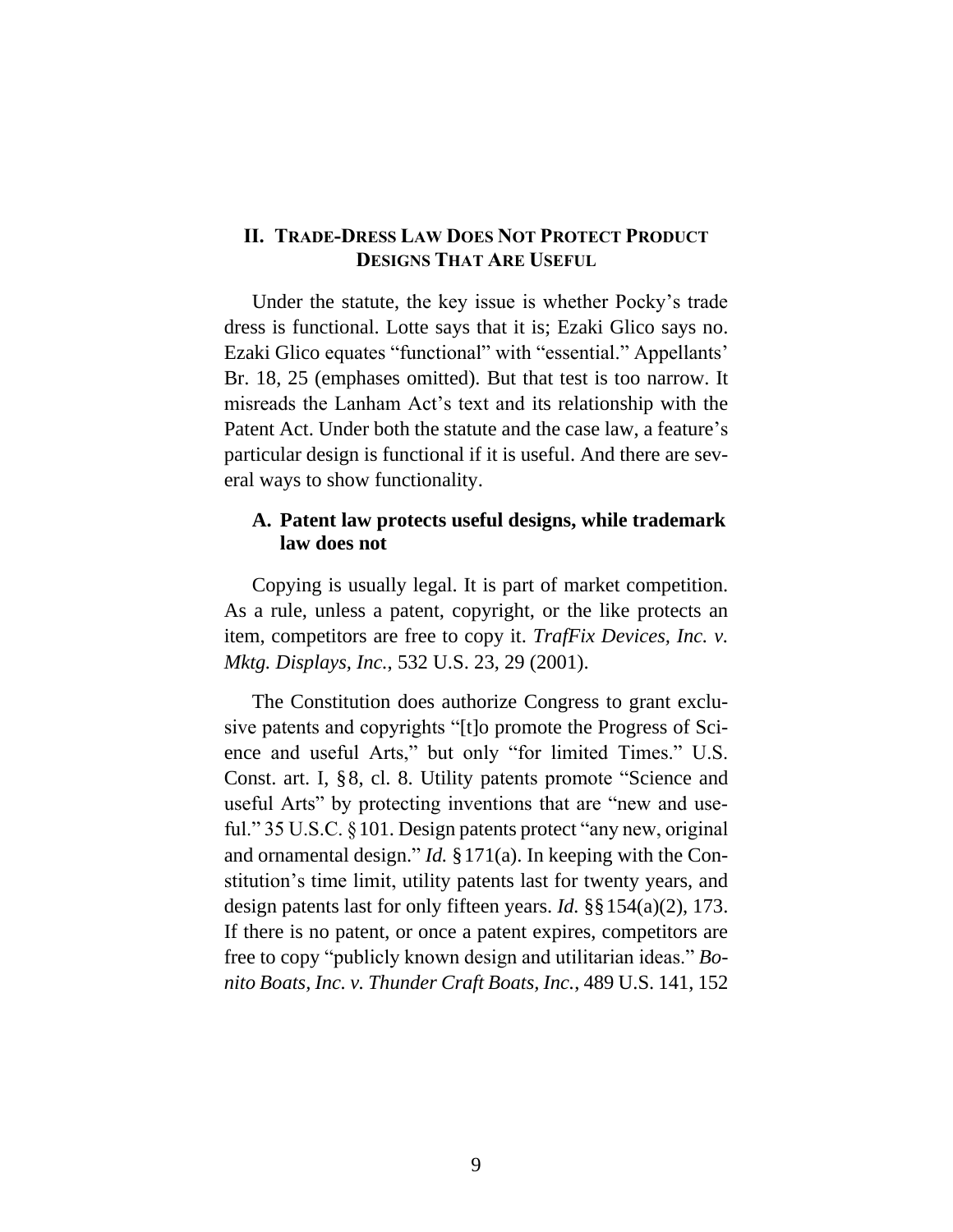(1989); *accord Qualitex Co. v. Jacobson Prod. Co., Inc.*, 514 U.S. 159, 164 (1995). This way, sellers can compete and build on one another's innovations. That competition improves quality and lowers consumers' costs.

By contrast, trademark law protects not inventions or designs per se, but branding. A trademark is a "word, name, symbol, or device ... used by a person[] ... to identify and distinguish his or her goods ... from those manufactured or sold by others and to indicate the source of the goods." 15 U.S.C. §1127. Trademark law can protect a product's "trade dress[,] [which] is the overall look of a product or business." *Fair Wind Sailing, Inc. v. Dempster*, 764 F.3d 303, 308 (3d Cir. 2014). That includes not only a product's packaging but also its design, such as its size, shape, and color. *Id.*; *Wal-Mart Stores, Inc. v. Samara Bros.*, 529 U.S. 205, 209 (2000).

We are careful to keep trademark law in its lane. Trade dress, like trademark law generally, is limited to protecting the owner's goodwill and preventing consumers from being confused about the source of a product. *Shire US Inc. v. Barr Labs., Inc.*, 329 F.3d 348, 353 (3d Cir. 2003). We must not overextend it to protect all of a product's features, because "product design almost invariably serves purposes other than source identification." *TrafFix*, 532 U.S. at 29 (quoting *Wal-Mart*, 529 U.S. at 213). "Trade dress protection ... is not intended to create patent-like rights in innovative aspects of product design." *Shire*, 329 F.3d at 353. If it did, it could override restrictions on what is patentable and for how long. *Qualitex*, 514 U.S. at 164–65. After all, trademarks have no time limit.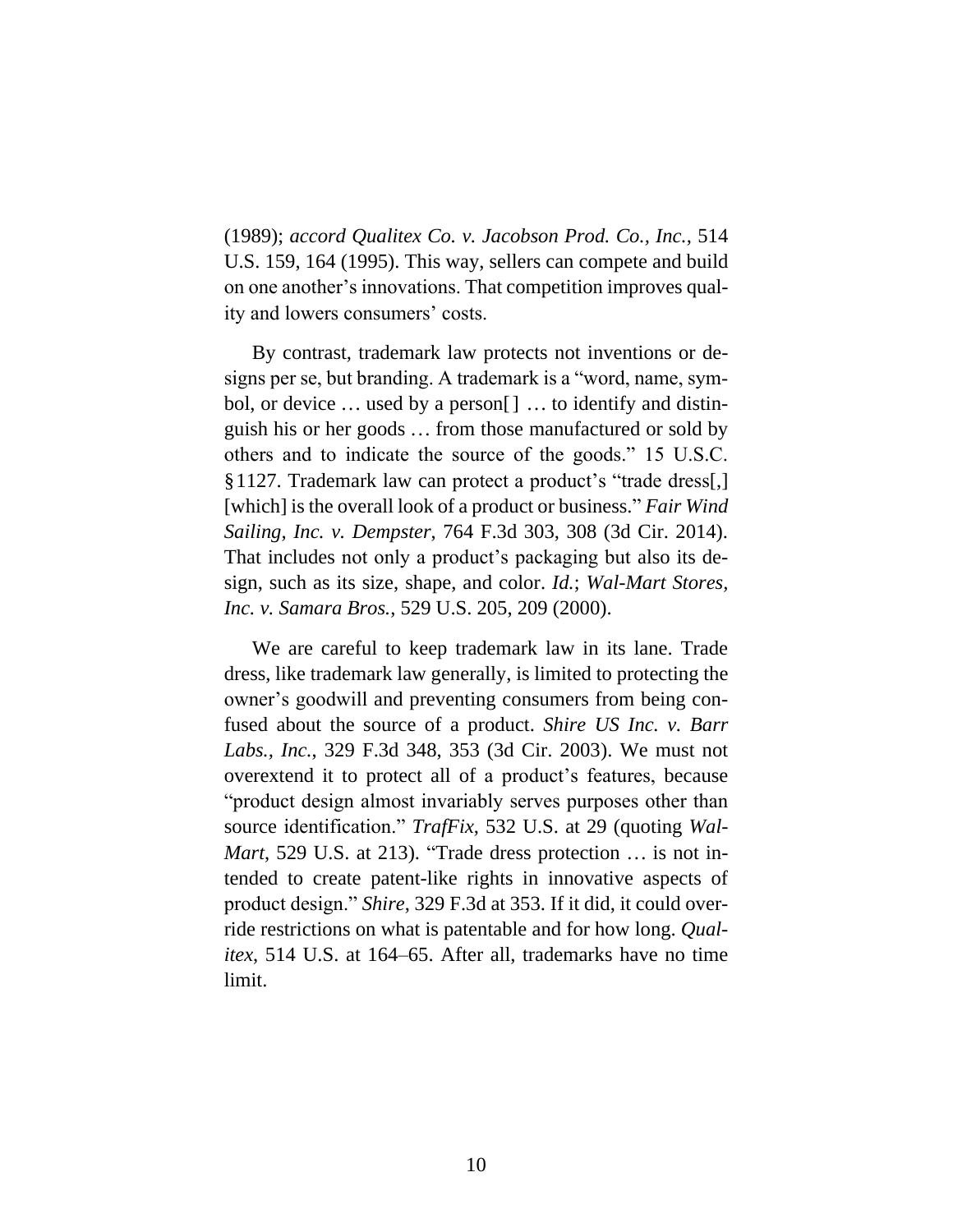The functionality doctrine keeps trademarks from usurping the place of patents. The Patent and Trademark Office cannot register any mark that "comprises any matter that, as a whole, is functional." 15 U.S.C.  $\S 1052(e)(5)$ . Even after a mark is registered, it is a defense to infringement "[t]hat the mark is functional." *Id.* §1115(b)(8); *see also id.* §1125(a)(3) (providing that the holder of an unregistered mark must prove that the mark "is not functional"). Thus, even if copying would confuse consumers about a product's source, competitors may copy unpatented functional designs.

## **B. Functional designs need not be essential, just useful**

The core dispute here is how to define "functional." Ezaki Glico reads it narrowly, equating it with "essential." Appellant's Br. 18, 25. But that is not what the word means.

Since the Lanham Act does not define functionality, we start with its ordinary meaning. A feature's design is functional if it is "designed or developed chiefly from the point of view of use: UTILITARIAN." *Functional* (def. 2a), *Webster's Third New International Dictionary* (1966). So something is functional as long as it is "practical, utilitarian"—in a word, useful. *Functional* (def. 2d), *Oxford English Dictionary* (2d ed. 1989). The word requires nothing more.

Reading functionality as usefulness explains how the Lanham Act fits with the Patent Act. Utility patents, not trademarks, protect inventions or designs that are "new and useful." 35 U.S.C. §101. If the Lanham Act protected designs that were useful but not essential, as Ezaki Glico claims, it would invade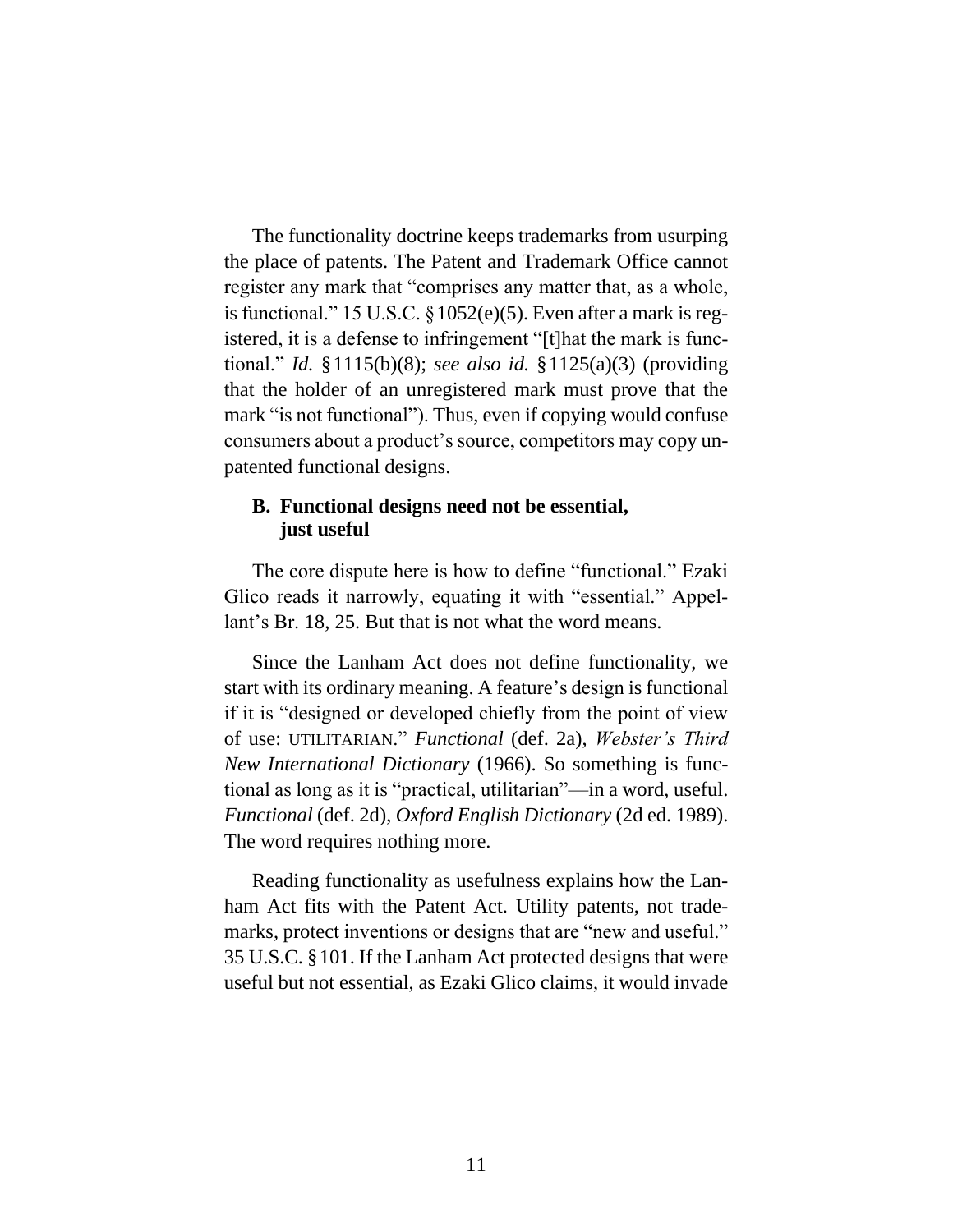the Patent Act's domain. Because the Lanham Act excludes useful designs, the two statutes rule different realms.

Precedent also supports defining functional as useful. In *Qualitex*, the Supreme Court described the functionality doctrine as protecting competition by keeping a producer from perpetually "control[ling] a useful product feature." 514 U.S. at 164. In *TrafFix*, the Court described functionality as depending on whether "the feature in question is shown as a useful part of the invention." 532 U.S. at 34. It contrasted functional features disclosed in a utility patent with "arbitrary, incidental, or ornamental aspects" that "do not serve a purpose within the terms of the utility patent." *Id.* And in *Wal-Mart*, the Court contrasted designs that only "identify the source" with those that "render the product itself more useful or more appealing." 529 U.S. at 213. "[M]ore useful or more appealing" is a far cry from essential.

Conversely, a design is not functional if all it does is identify its maker. "Proof of nonfunctionality generally requires a showing that the element of the product serves no purpose other than identification." *Keene Corp. v. Paraflex Indus., Inc.*, 653 F.2d 822, 826 (3d Cir. 1981) (quoting *SK&F, Co. v. Premo Pharm. Labs., Inc.*, 625 F.2d 1055, 1063 (3d Cir. 1980)). But if a design gives a product an edge in usefulness, then it is functional.

Ezaki Glico resists this reading by focusing on one phrase from *Qualitex*. The heart of its claim is the first sentence of its argument: "A product's configuration is functional for purposes of trade dress protection only 'if it is *essential* to the use or purpose of the article or if it affects the cost or quality of the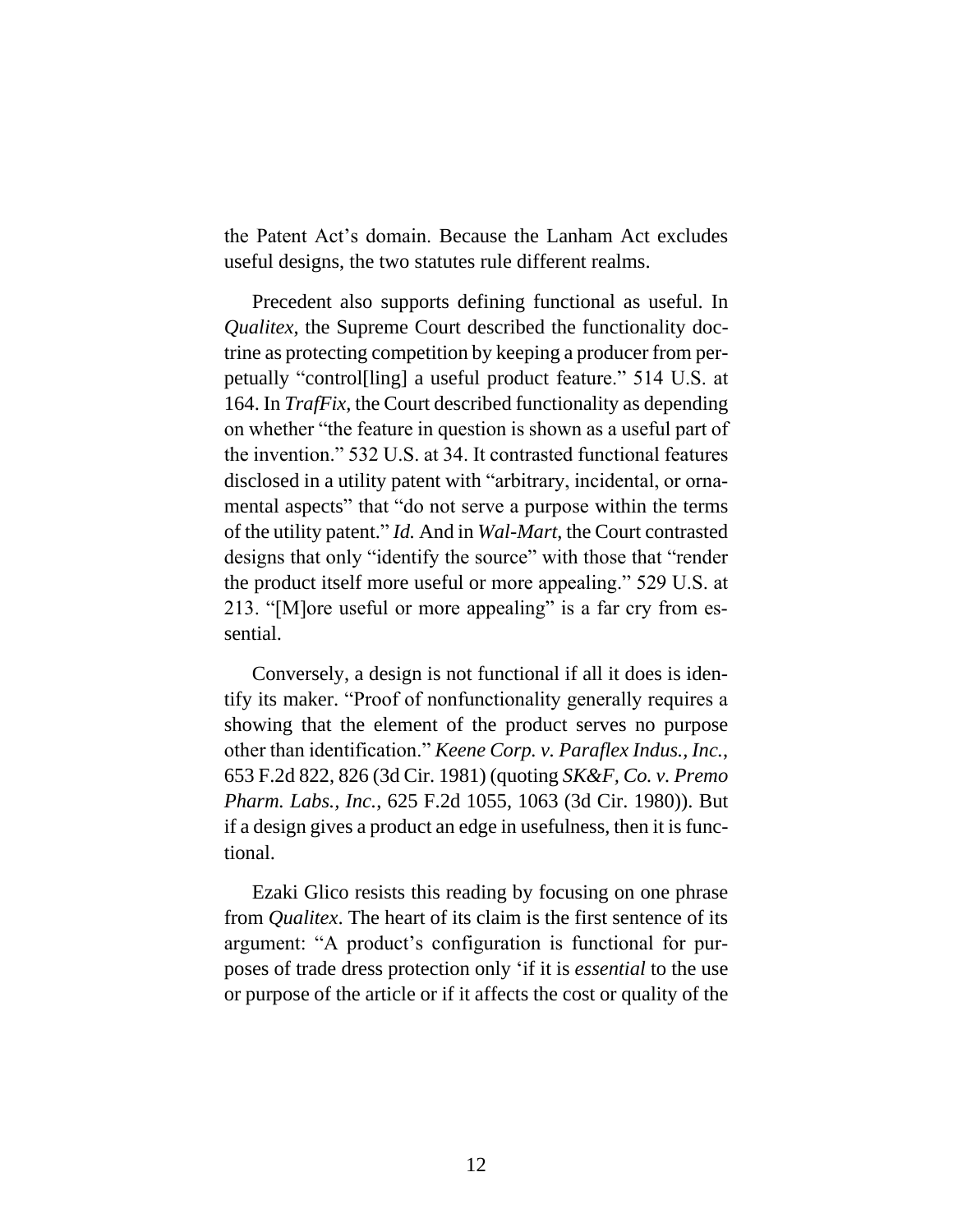article.'" Appellants' Br. 22 (quoting *Qualitex*, 514 U.S. at 165, and adding the emphasis). But the word "only" is nowhere on the page it cites. Though Ezaki Glico's forceful brief repeats "essential" more than four dozen times and structures its case around that touchstone, the authority does not support its drumbeat.

On the contrary, the Supreme Court recognizes several ways to show that a product feature is functional. One way is indeed to show that a feature "is essential to the use or purpose of the article." *Qualitex*, 514 U.S. at 165 (quoting *Inwood Labs., Inc. v. Ives Labs., Inc.*, 456 U.S. 844, 850 n.10 (1995)). Another is if "it affects the cost or quality of the article." *Id.* (Ezaki Glico keeps skipping over this part of the test.) At least in some cases, a feature is functional and unprotected if the "exclusive use of [the feature] would put competitors at a significant non-reputation-related disadvantage." *TrafFix*, 532 U.S. at 32 (quoting *Qualitex*, 514 U.S. at 165). All of these are different ways of showing usefulness. (Though this last inquiry is especially apt for proving aesthetic functionality, the Court has not specifically limited it to that context. *See TrafFix*, 532 U.S. at 33.) On the other hand, a feature is "not functional" if, for instance, "it is merely an ornamental, incidental, or arbitrary aspect of the device." *Id.* at 30.

We analyze functionality not at the level of the entire product or type of feature, but at the level of the particular design chosen for feature(s). Just "because an *article* is useful for some purpose," it does not follow that "all *design features* of that article must be 'functional.' " 1 McCarthy §7:70 (emphases added). The question is not whether the product or feature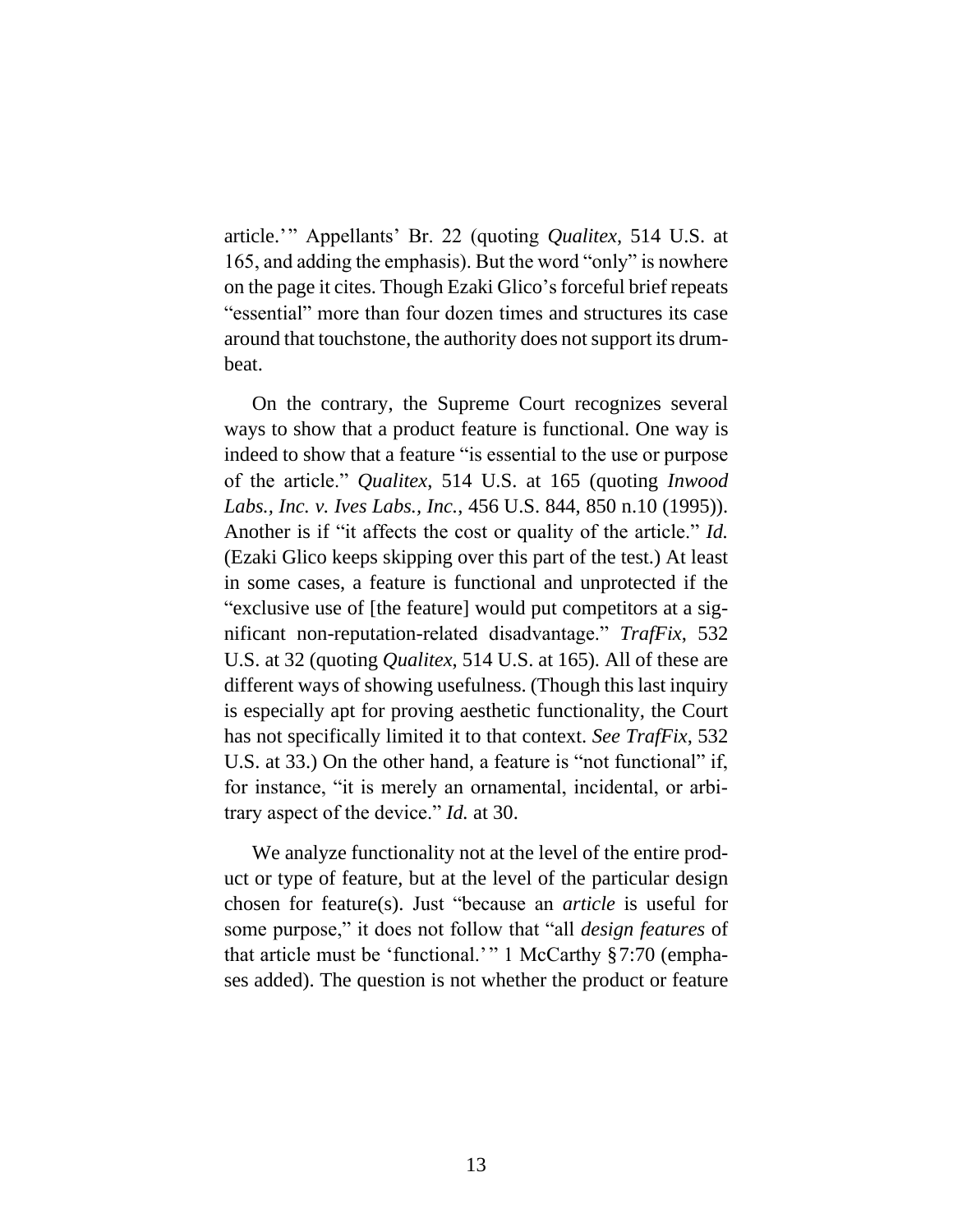is useful, but whether "the particular shape and form" chosen for that feature is. *Id.*

For instance, though ironing-board pads need "to use *some* color ... to avoid noticeable stains," there is no functional reason to use green-gold in particular. *Qualitex*, 514 U.S. at 166. Though French press coffeemakers need *some* handle, there is no functional reason to design the particular handle in the shape of a "C." *Bodum USA, Inc. v. A Top New Casting Inc.*, 927 F.3d 486, 492–93 (7th Cir. 2019) (also noting that the design sacrificed ergonomics). And though armchairs need *some* armrest, there is no functional reason to design the particular armrest as a trapezoid. *Blumenthal Distrib., Inc. v. Herman Miller, Inc.*, 963 F.3d 859, 867–68 (9th Cir. 2020) (also noting that the design sacrificed comfort). Ironing-board colors, coffee-pot handles, and armrests are all generally useful. But the particular designs chosen in those cases offered no edge in usefulness.

Also, a combination of functional and non-functional features can be protected as trade dress, so long as the non-functional features help make the overall design distinctive and identify its source. *See Am. Greetings*, 807 F.2d at 1143.

But a product's design, including its shape, is often useful and thus functional. For example, when Nabisco sued Kellogg for making its shredded wheat pillow-shaped, just like Nabisco's, the Supreme Court rejected the unfair-competition claim. The pillow shape is functional because using another shape would increase shredded wheat's cost and lower its quality. *Kellogg Co. v. Nat'l Biscuit Co.*, 305 U.S. 111, 122 (1938). For the same reason, the Court rejected a challenge to copying the exact shape of a pole lamp. *Sears, Roebuck & Co. v. Stiffel*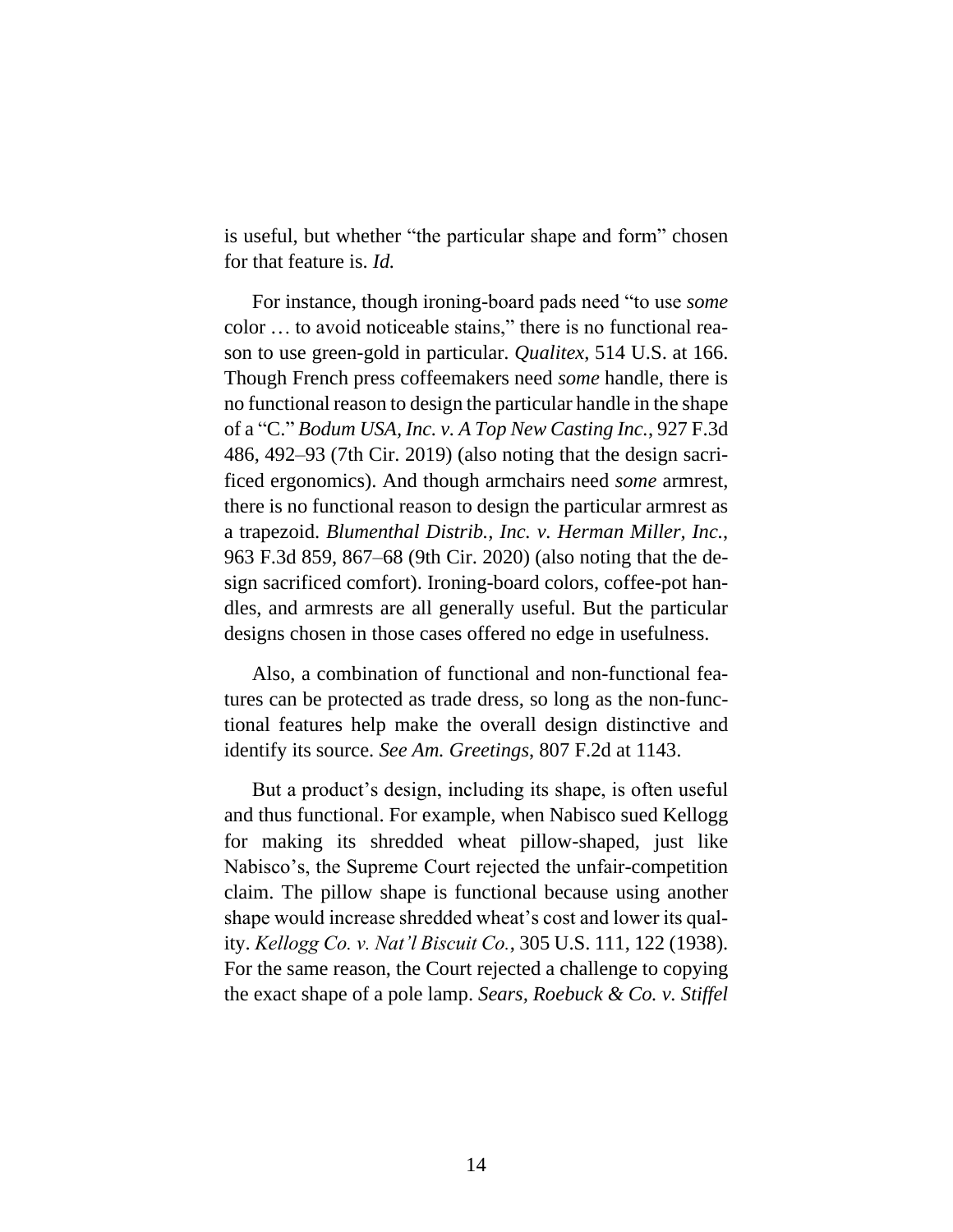*Co.*, 376 U.S. 225, 231–32 (1964). And if an inventor created a new light-bulb shape that improved illumination, he could not trademark that shape. *Qualitex*, 514 U.S. at 165. That would be true even if consumers associated the bulb shape with its inventor, because trademarking it would "frustrat[e] competitors' legitimate efforts to produce an equivalent illumination-enhancing bulb." *Id.* So long as the design improves cost, quality, or the like, it cannot be protected as trade dress. The shape need only be useful, not essential. Conversely, a distinctive logo, pattern, or other arbitrary shape or style may be nonfunctional and protectable as a trade dress.

As the leading trademark treatise concurs, "functional" means useful. "To boil it down to a phrase: something is 'functional' if it works better in this shape." 1 McCarthy §7:63. That includes features that make a product cheaper or easier to make or use. *Id.* Because the functionality bar is supposed to keep "trade dress from creating 'back-door patents,' ... . the test of what is 'functional' should be very similar to that of patent law." *Id.* §7:67.

#### **C. Evidence of functionality**

There are several ways to prove functionality. First, evidence can directly show that a feature or design makes a product work better. *See Am. Greetings*, 807 F.2d at 1142 (treating as functional "tummy graphics" on teddy bears because they signal each bear's personality). Second, it is "strong evidence" of functionality that a product's marketer touts a feature's usefulness. *Id.* at 1142–43. Third, "[a] utility patent is strong evidence that the features therein claimed are functional." *TrafFix*, 532 U.S. at 29. Fourth, if there are only a few ways to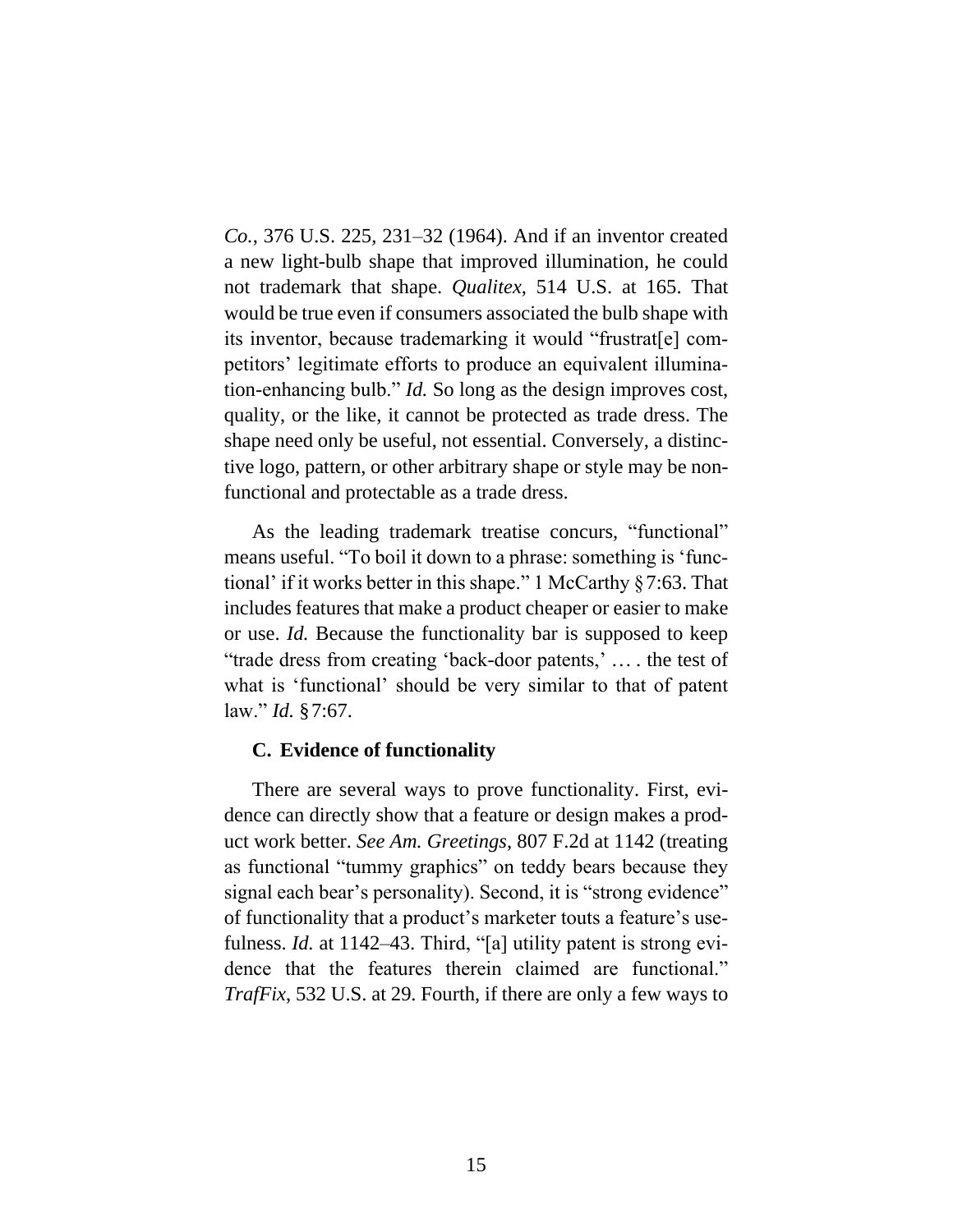design a product, the design is functional. *Keene*, 653 F.2d at 827. But the converse is not necessarily true: the existence of other workable designs is relevant evidence but not independently enough to make a design non-functional. *Id.*; 1 McCarthy §7:75 (interpreting *TrafFix*, 532 U.S. at 33–34).

Our list is not exhaustive; there may be other considerations. The Federal Circuit and other sister circuits also use similar inquiries. *See, e.g.*, *Georgia-Pac. Consumer Prods. LP v. Kimberly-Clark Corp.*, 647 F.3d 723, 727–28 (7th Cir. 2011); *Disc Golf Ass'n, Inc. v. Champion Discs, Inc.*, 158 F.3d 1002, 1006 (9th Cir. 1998); *In re Morton-Norwich Prods., Inc.*, 671 F.2d 1332, 1340–41 (C.C.P.A. 1982) (predecessor to the Federal Circuit).

With these definitions and inquiries in mind, we can now apply them to this case.

#### **III. POCKY'S TRADE DRESS IS FUNCTIONAL**

To decide whether a trade dress is functional, we look at the usefulness of the exact feature or set of features claimed by the trade dress. *See Am. Greetings*, 807 F.2d at 1141. Ezaki Glico has two registered Pocky trade dresses, both broad. The first "comprises an elongated rod comprising biscuit or the like, partially covered with chocolate." App 10, 1448. The second consists of the same sort of snack, along with almonds on top of the chocolate or cream.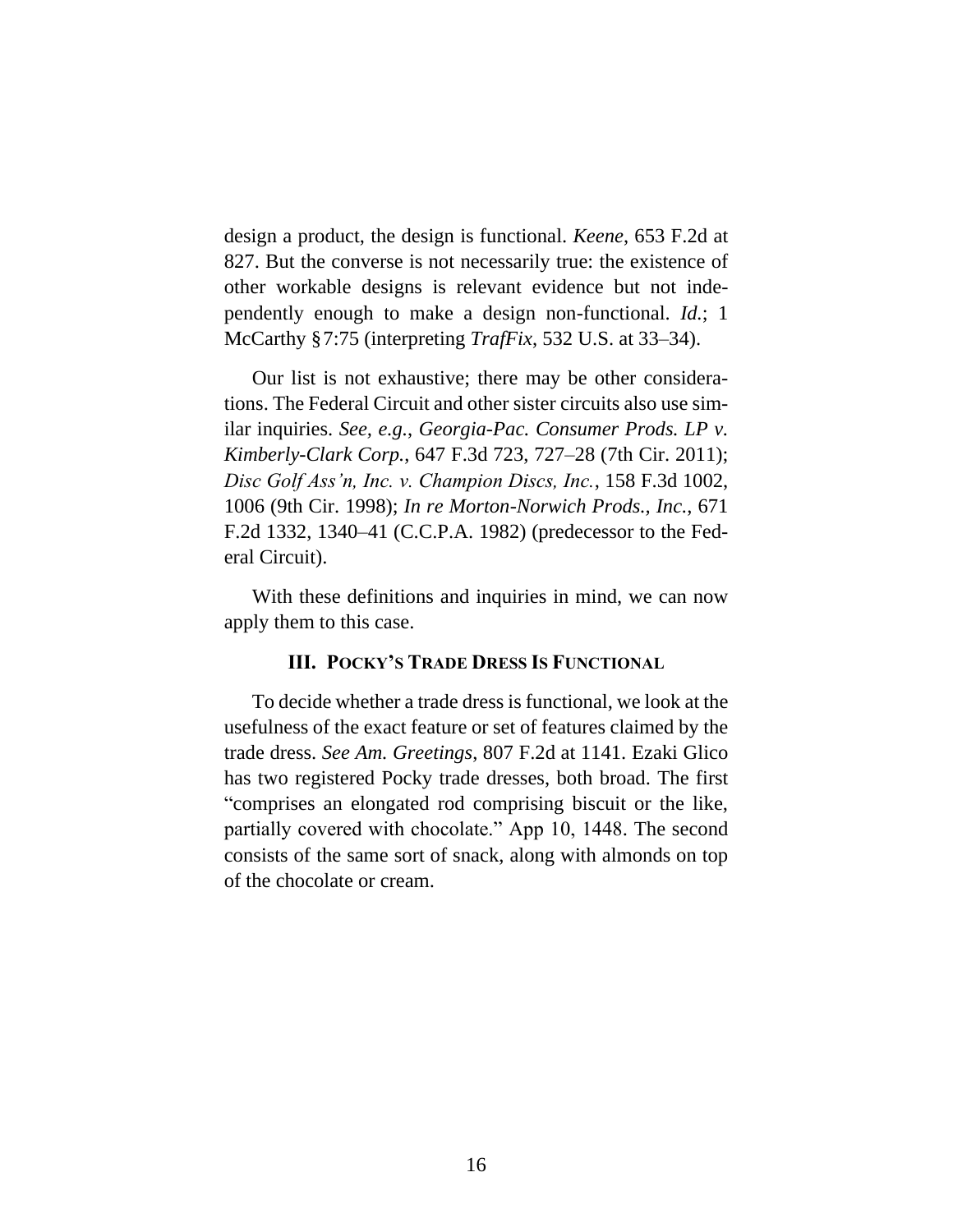In a picture, Ezaki Glico's trade dresses include all cookies like these:



App. 292. The trade dresses are presumptively valid because they are registered and incontestable. *See* 15 U.S.C. §1115. So Lotte bears the burden of proving that they are functional. *Id.* §§1115(a), (b)(8)*.*

Ezaki Glico argues that none of these features is essential to make the snack easy to eat. But that is the wrong test. Lotte has shown that Pocky's design is useful and thus functional.

#### **A. Pocky's design makes it work better as a snack**

Every feature of Pocky's registration relates to the practical functions of holding, eating, sharing, or packing the snack. Consider each stick's uncoated handle. Ezaki Glico's internal documents show that it wanted to make a snack that people could eat without getting chocolate on their hands. Pocky was born when Ezaki Glico found that it could coat just part of a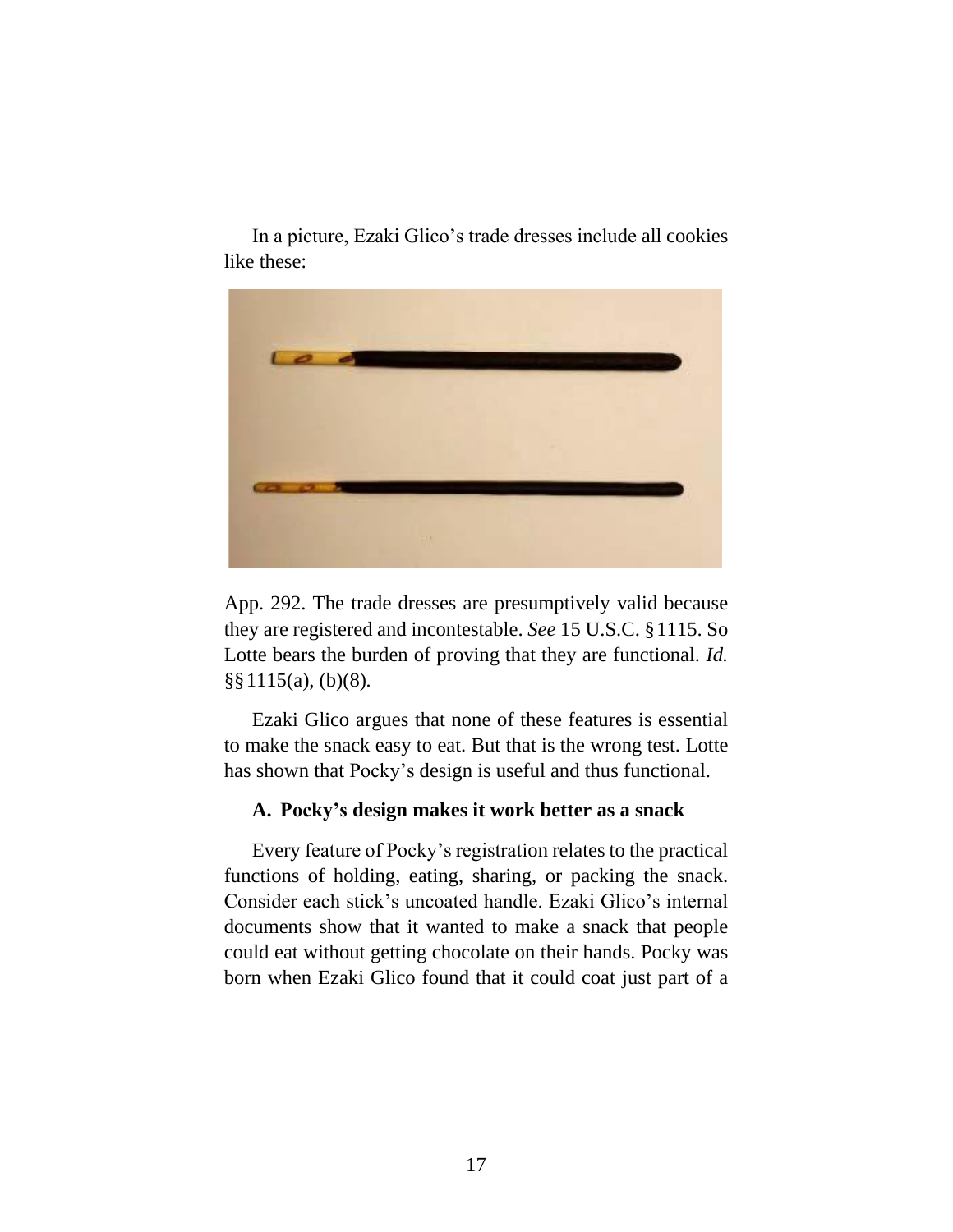cookie stick, leaving people an uncoated place to hold it. So it designed Pocky's handle to be useful.

The same is true of Pocky's stick shape. As Ezaki Glico recognizes, the stick shape makes it "easy to hold, so it c[an] be shared with others to enjoy as a snack." App. 595. It also lets people eat the cookie without having to open their mouths wide. And the thin, compact shape lets Ezaki Glico pack many sticks in each box, enough to share with friends.

Viewed as a whole, Pocky's trade dress is functional. The claimed features are not arbitrary or ornamental flourishes that serve only to identify Ezaki Glico as the source. The design makes Pocky more useful as a snack, and its advantages make Pocky more appealing to consumers for reasons well beyond reputation. *See Kellogg*, 305 U.S. at 120. As Ezaki Glico's own documents acknowledge, "Pocky provides a functional value [Enjoy chocolate lightly]." App. 636 (bracketed material in original).

# **B. Ezaki Glico promotes Pocky's utilitarian advantages**

There is plenty of evidence that Ezaki Glico promotes Pocky's "convenient design." App. 646. Its ads tout all the useful features described above. It advertises "the no mess handle of the Pocky stick," which "mak[es] it easier for multi-tasking without getting chocolate on your hands." App. 648, 651. It also describes Pocky as "[p]ortable," since "one compact, easy-to-carry package holds plentiful amounts of Pocky." App. 648. "With plenty of sticks in each package, Pocky lends itself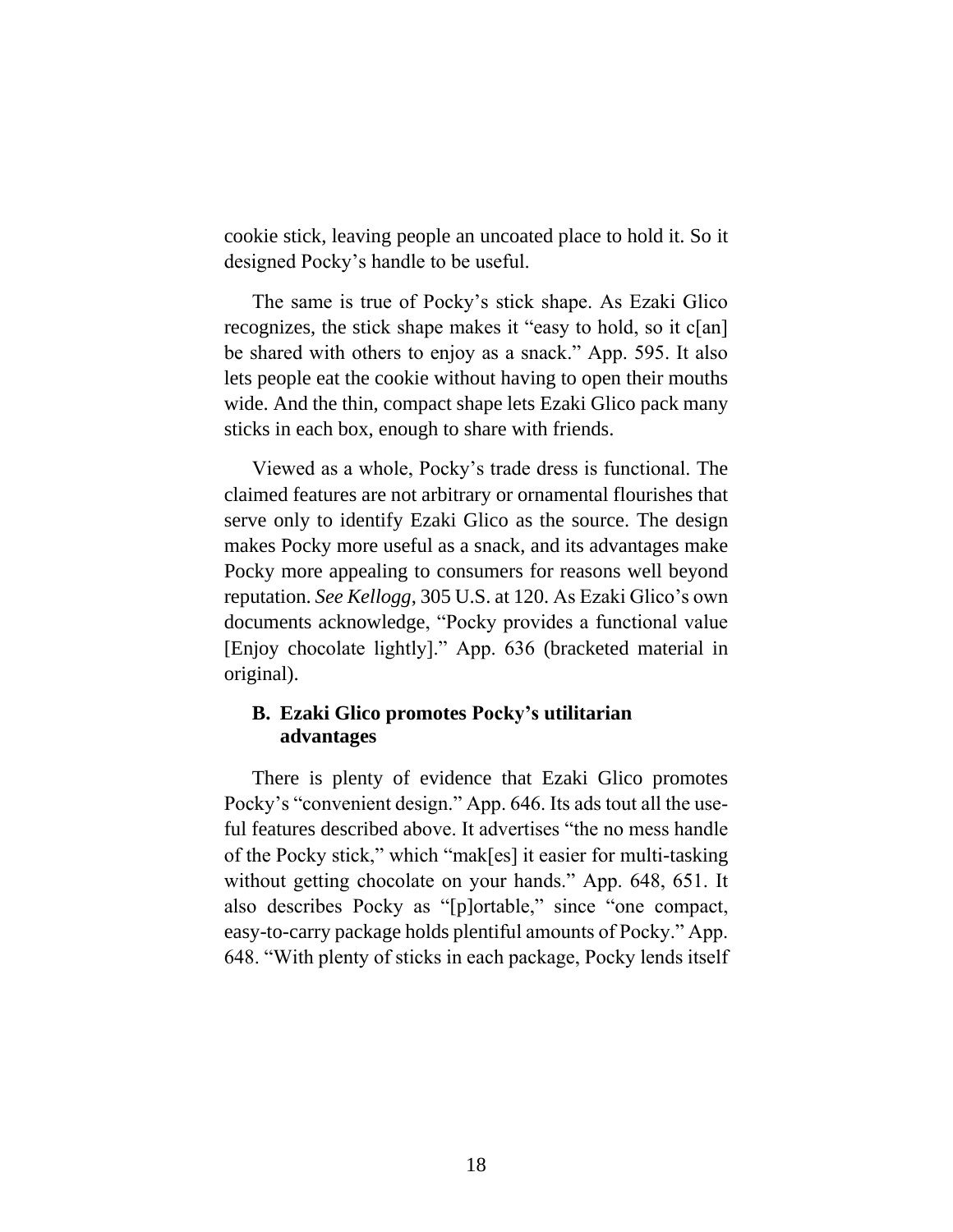to sharing anytime, anywhere, and with anyone." App. 655. These promotions confirm that Pocky's design is functional.

# **C. There are alternative designs, but that does not make Pocky's design non-functional**

Lotte could have shaped its Pepero differently. Ezaki Glico offers nine examples of partly-chocolate-coated snacks that do not look like Pocky. That is hardly dispositive. As we noted in *Keene*, even when there are alternatives, the evidence can still show that a product design is functional. 653 F.3d at 827. That is true here. Every aspect of Pocky is useful. The nine other designs do not make it less so.

## **D. Ezaki Glico's utility patent for a manufacturing method is irrelevant**

Finally, Lotte argues that Ezaki Glico's utility patent for a "Stick Shaped Snack and Method for Producing the Same" proves functionality. It does not.

As *TrafFix* explained, "[a] utility patent is strong evidence that the features therein claimed are functional." 532 U.S. at 29. This is because patented items must be "useful." 35 U.S.C. §101. If a patentee relied on a product's feature to show that the product was patentable, that reliance is good evidence that the feature is useful. As *TrafFix* put it, the question is whether the "central advance" of the utility patent is also "the essential feature of the trade dress" that the owners want to protect. 532 U.S. at 30. So Ezaki Glico's utility patent would be strong evidence of functionality if the features it claimed overlapped with its trade dress. But they do not.